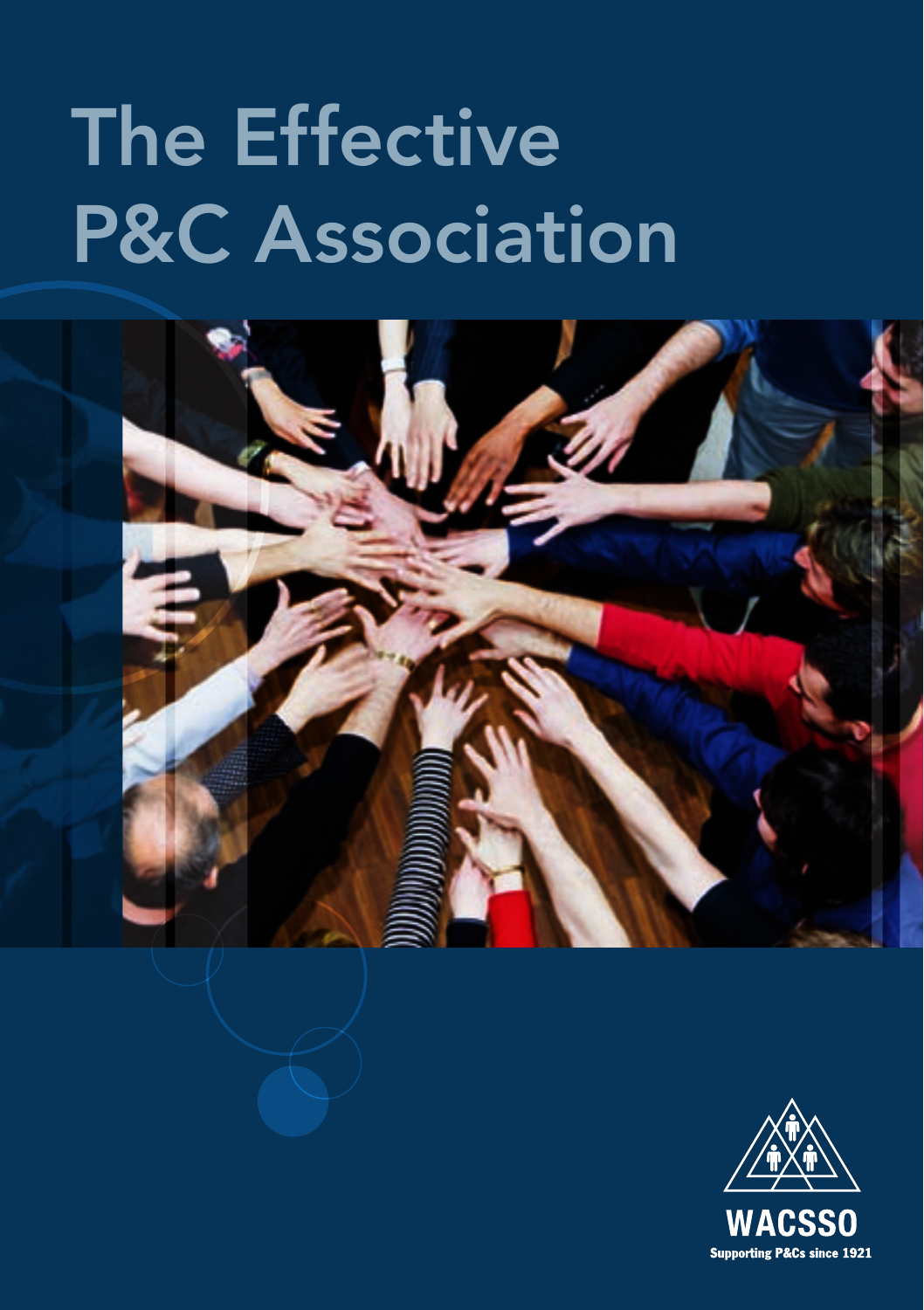# The Effective P&C Association

The information herein is in accordance with the: Associations Incorporation Act 1987; School Education Act 1999; School Education Regulations 2000; Standard P&C Constitution 2001;



www.wacsso.wa.edu.au

*Every care has been taken to ensure the accuracy of the information contained herein. The School Education Act 1999, School Education Regulations 2000, Associations Incorporation Act 1987 and the standard P&C Constitution 2001 are the definitive documents in this area. © Copyright WACSSO updated April 2012*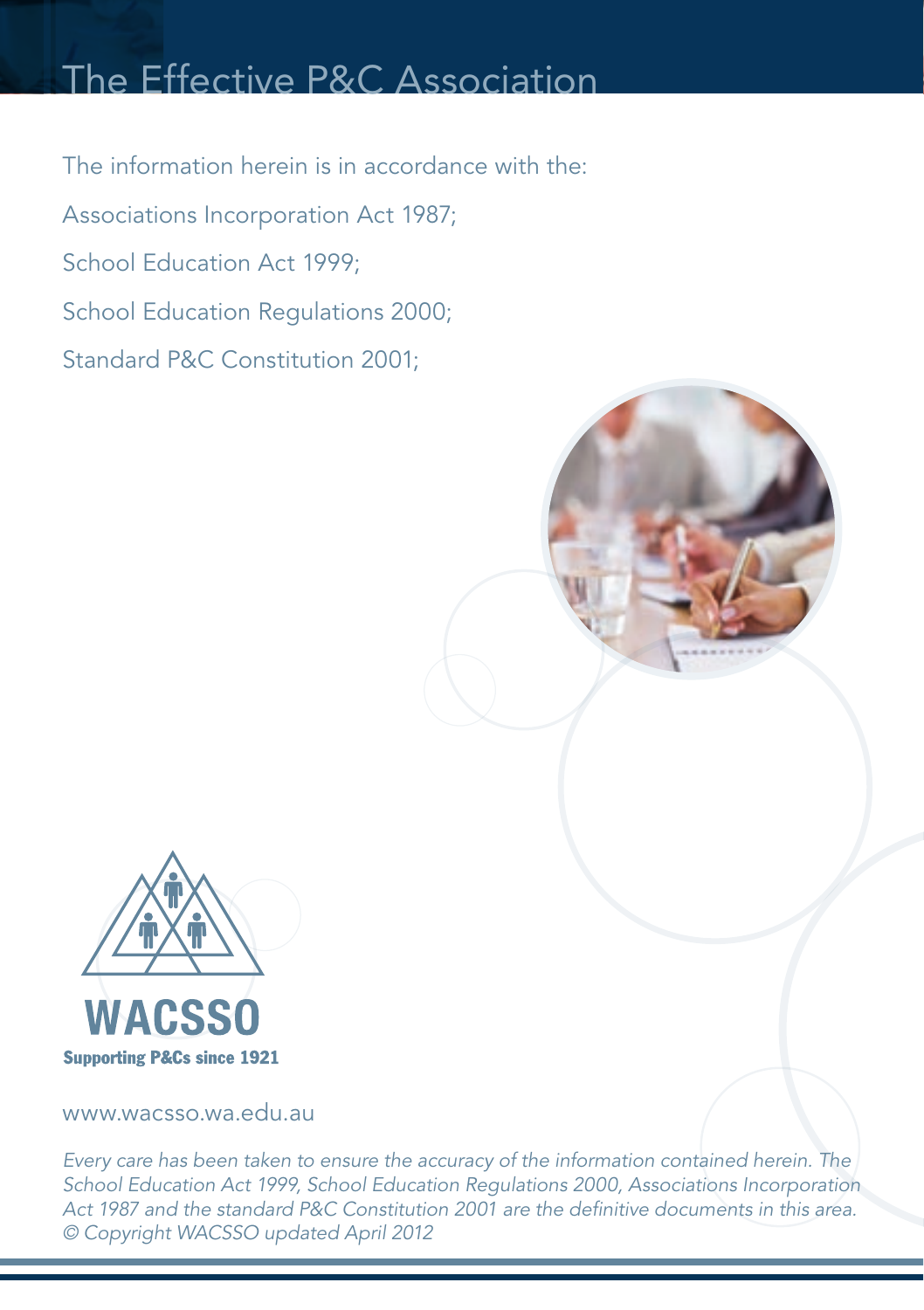P&C Associations are an officially recognised forum where anyone over the age of 18 who is interested in the welfare of government schools can meet to discuss educational issues.

The objects of an association are to promote the interests of the school or group of schools for which it is formed through -

- (a) cooperation between parents, teachers, students and members of the general community;
- (b)assisting in the provision of resources, facilities and amenities for the school or schools; and
- (c) the fostering of community interest in educational matters. *School Education Act 1999, part 3, division 8, subdivision 2, section 143 (1).*

P&C's give parents an opportunity to learn about the school's policies and programs; organising ways in which parents can share in shaping and developing school policies; bring parents together to share information and views; assist the school in building positive attitudes to students and their families; help raise funds to provide extra resources.

#### The P&C Constitution

The Constitution used by the majority of incorporated P&C Associations was developed in conjunction with Crown Law solicitors, the Minister for Education, the Education Department's legal advisers and WACSSO. It is important that all members of the P&C Association, particularly the Executive Committee members, are aware of the implications and requirements of the Constitution.

According to the School Education Act any changes to the P&C Constitution must be approved by the Minister for Education.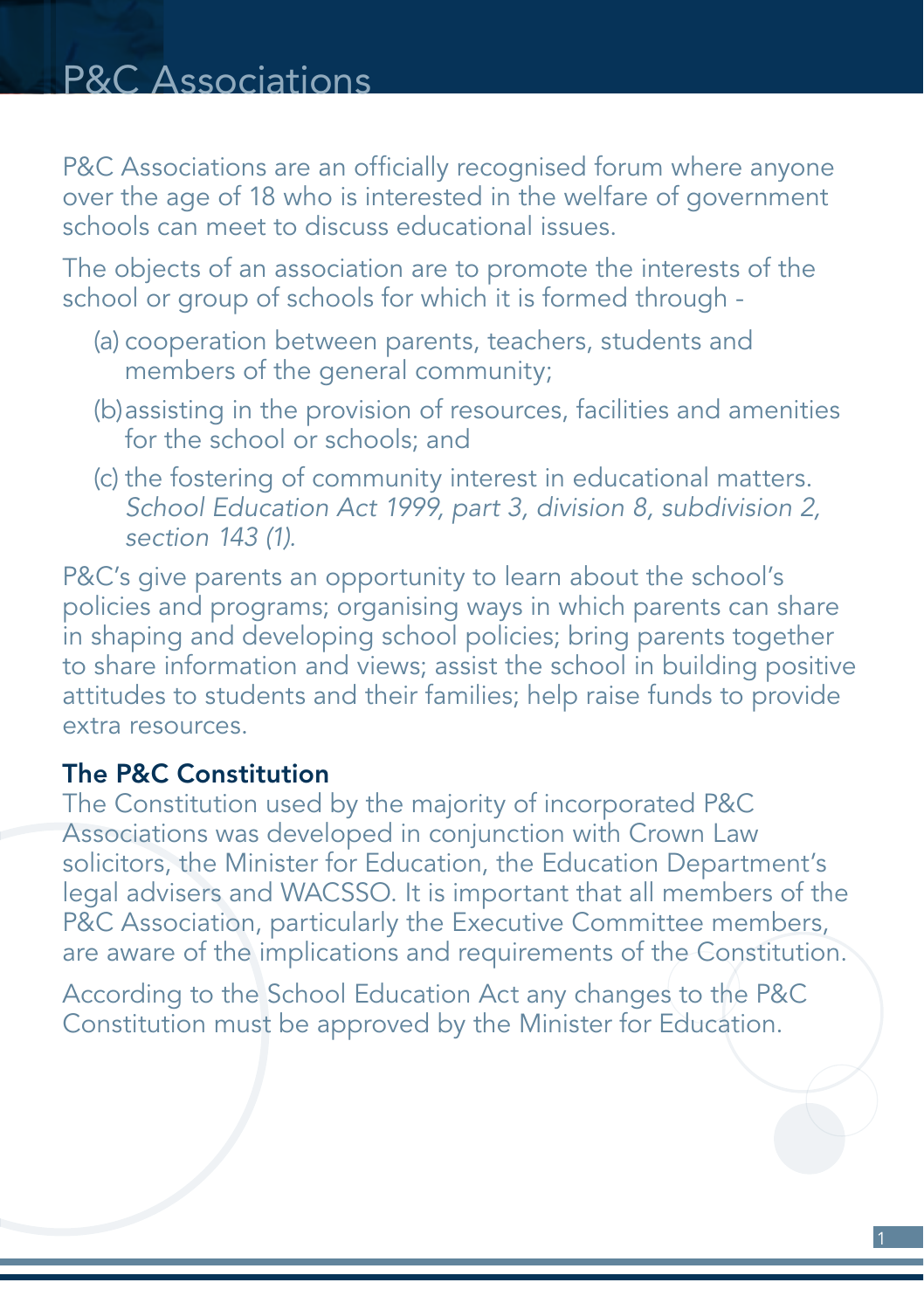#### P&C Composition

The **Office Bearers** are the President, Vice President, Honorary Secretary and Honorary Treasurer. The Executive Committee consists of these Office Bearers, the Principal and at least 3 financial members for a large school (>100 students) or at least 2 for a small school (<=100 students) who are elected at the Annual General Meeting.

Then there are the **Sub Committees**. The Convener and their respective committees are elected at the Annual General Meeting, and members of the school community can nominate themselves to be on these committees. Each Sub Committee has a 'Terms of Reference' to operate by—this is like a mini constitution, which is specific to that committee. Then reports and requests are brought to the General Meeting. The President is always an 'ex officio' member of all the committees on the P&C Association, and ALL committees must have at least one member of the Executive Committee on them.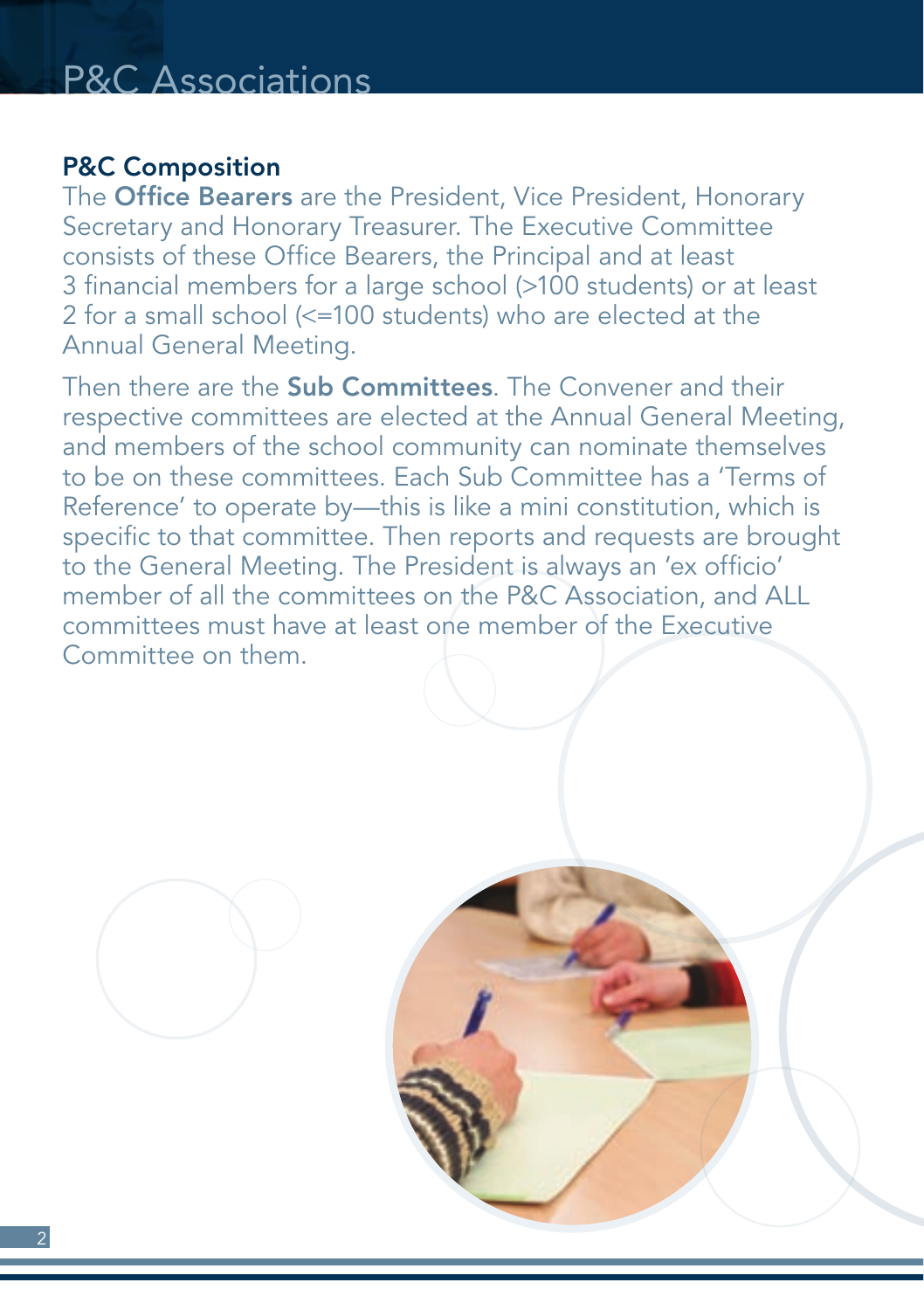#### President

The President is the meeting Chairperson, the public face of the P&C and can be a link between parents and school administration.

During a meeting it is important that the President ensures there is a motion to be voted on and conducts productive/orderly meetings by:

- • Maintaining control
- Ruling on points of procedure
- Stopping people from speaking out of turn
- Encouraging participation by all members
- Closing debate by summing up

The President is also a signatory to the bank accounts, needs to ensure other Office Bearers fulfil their duties, handles media and all external enquiries, observes legal formalities and is an ex officio member of all sub committees

### Vice President

The Vice President is the understudy for the President to undertake the Presidents duties if they unable to do so, including chairing meetings when the President is absent or has a conflict of interest.

The Vice President can represent the President on sub committees and is a signatory to the bank accounts.

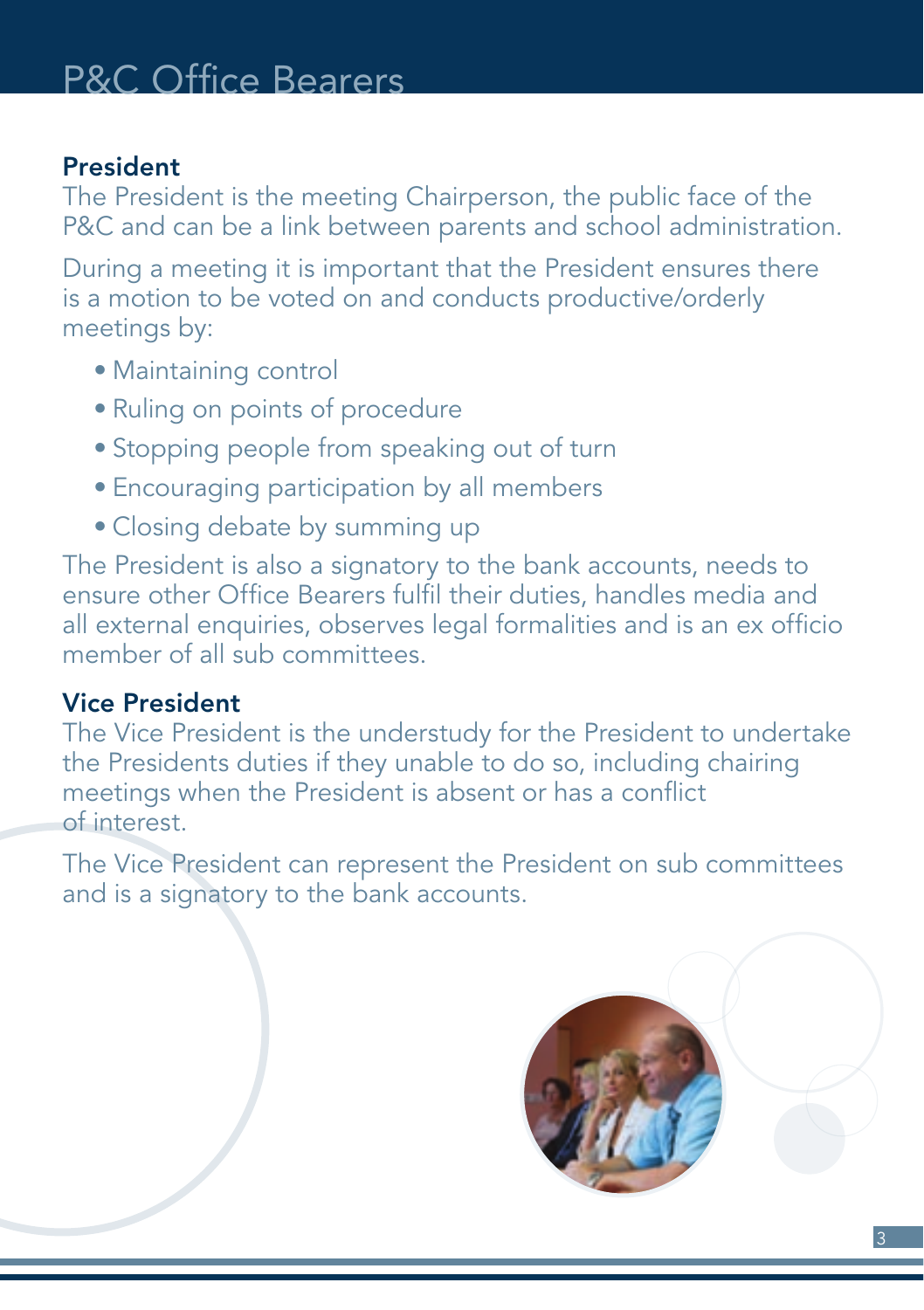#### **Secretary**

The Secretary maintains the Association's records (NOT the financial records). They must:

- Post notice of meetings
- Assist Chairperson in drawing up agenda
- • Record minutes
- Deal with correspondence
- • Maintain membership records
- Be a signatory to the bank accounts
- Observe legal formalities

It is important that when taking the minutes the Secretary documents that a discussion on a particular subject took place, what decision was made, who will follow-up on the resolution and the timeframe.

P&C documents that must be archived are the minute books and document register. All correspondence that is not of an ongoing issue need not be retained for longer than 12 months provided they have been listed in the correspondence log.

#### **Treasurer**

The Treasurer maintains the Association's financial records. It is important to establish and maintain SIMPLE procedures for handling the Association's money:

- Always issue receipts
- 2 people to count money and the receipt signed by both
- Bank all money received
- 2 people to sign cheques (avoid conflict of interest)
- • To sight an invoice before signing cheques
- Never sign blank cheques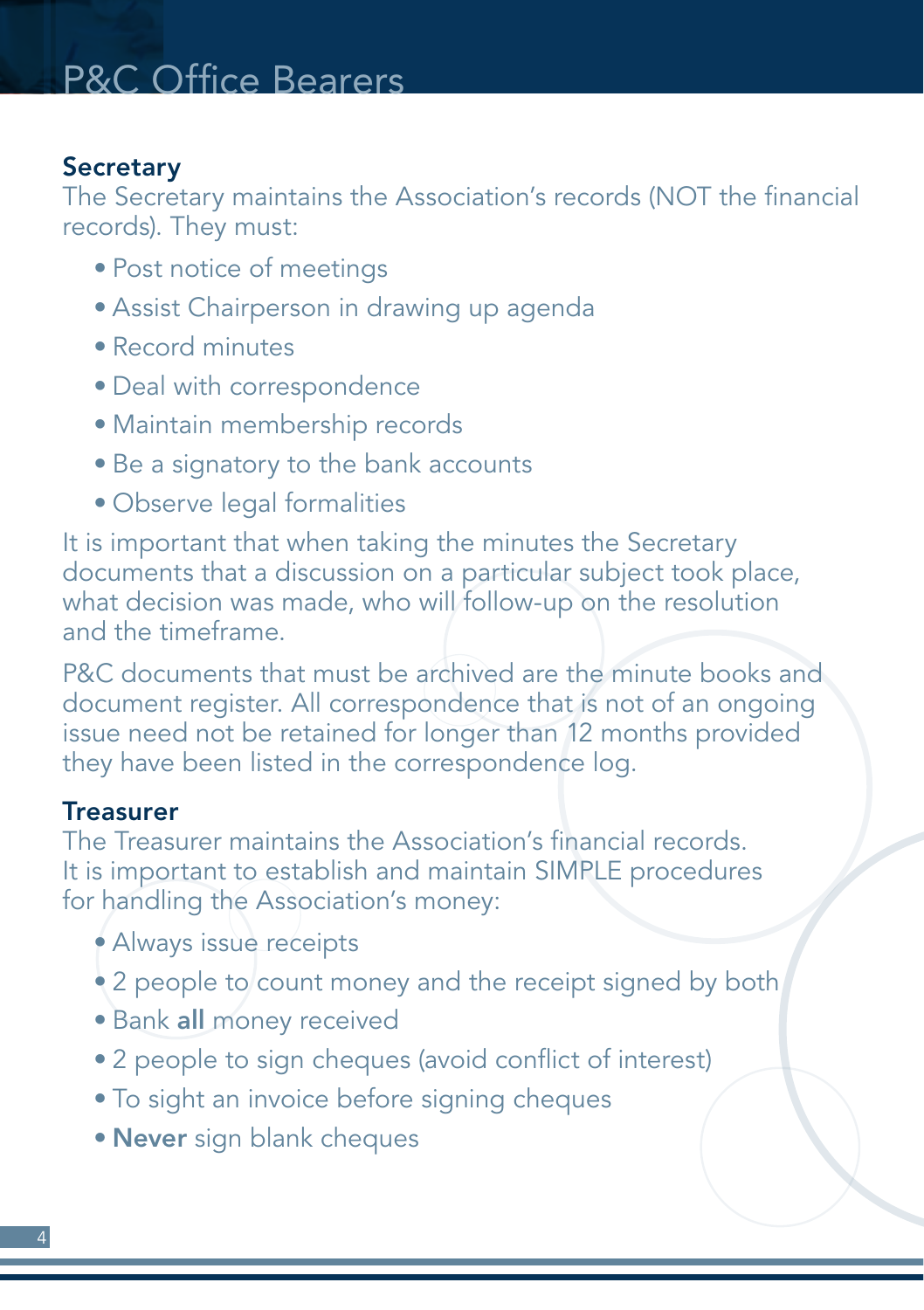It is the responsibility of the Treasurer to prepare and present a WRITTEN report for every General Meeting, including an up-to-date bank reconciliation, a copy of the most recent bank statement and a statement of receipts and payments. Other responsibilities include:

- Preparing the books for audit.
- Management of all the P&C's accounts including overseeing ALL sub committees.
- Completion of tax and superannuation related documents as necessary.

All financial records must be kept for a minimum of 5 years, however personnel records of employees must be kept for the time of their employment and for 7 years after termination/resignation.

## Principal

The Principal is an *ex officio* member of the Executive Committee and, as such, has the same rights and responsibilities as any other Executive member.

The Principal can propose motions, vote, be elected to a sub committee or be elected as an Office Bearer *if they want to*!

The Principal cannot overrule decisions legally made by the P&C unless that decision attempts to exercise authority over the day-today management of the school. They cannot abolish the P&C nor can they be counted in the quorum for a General Meeting unless they have paid their membership fee.

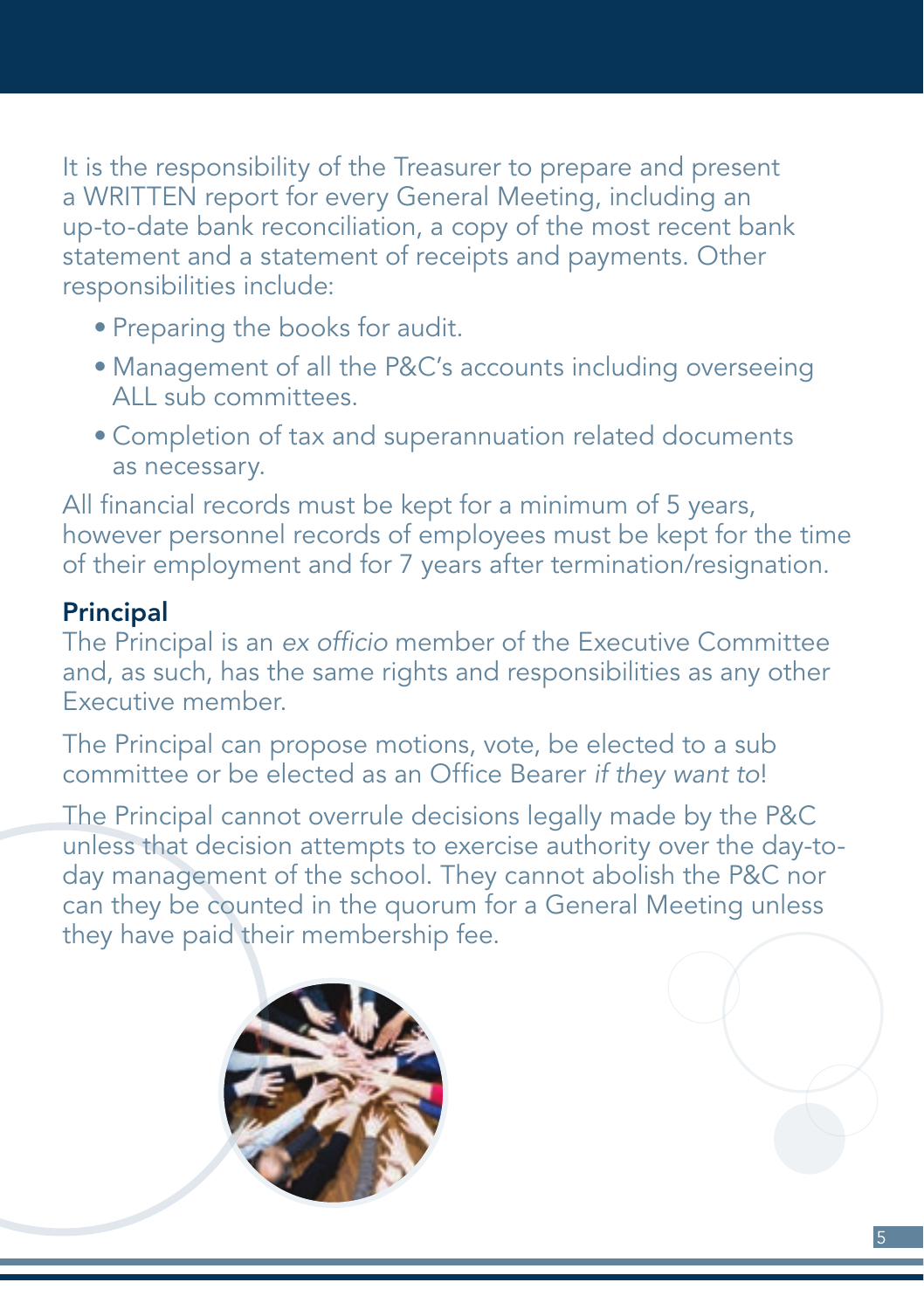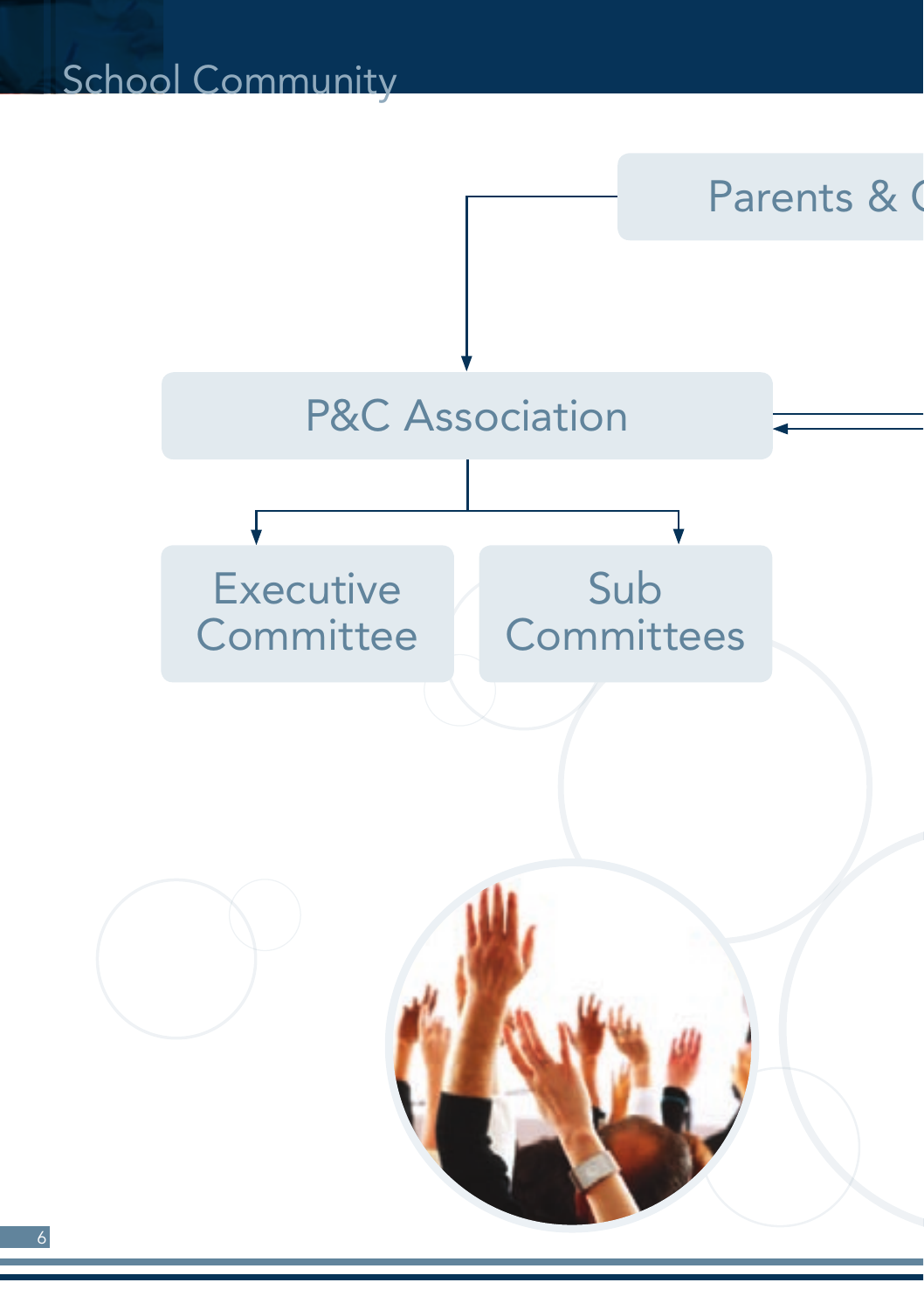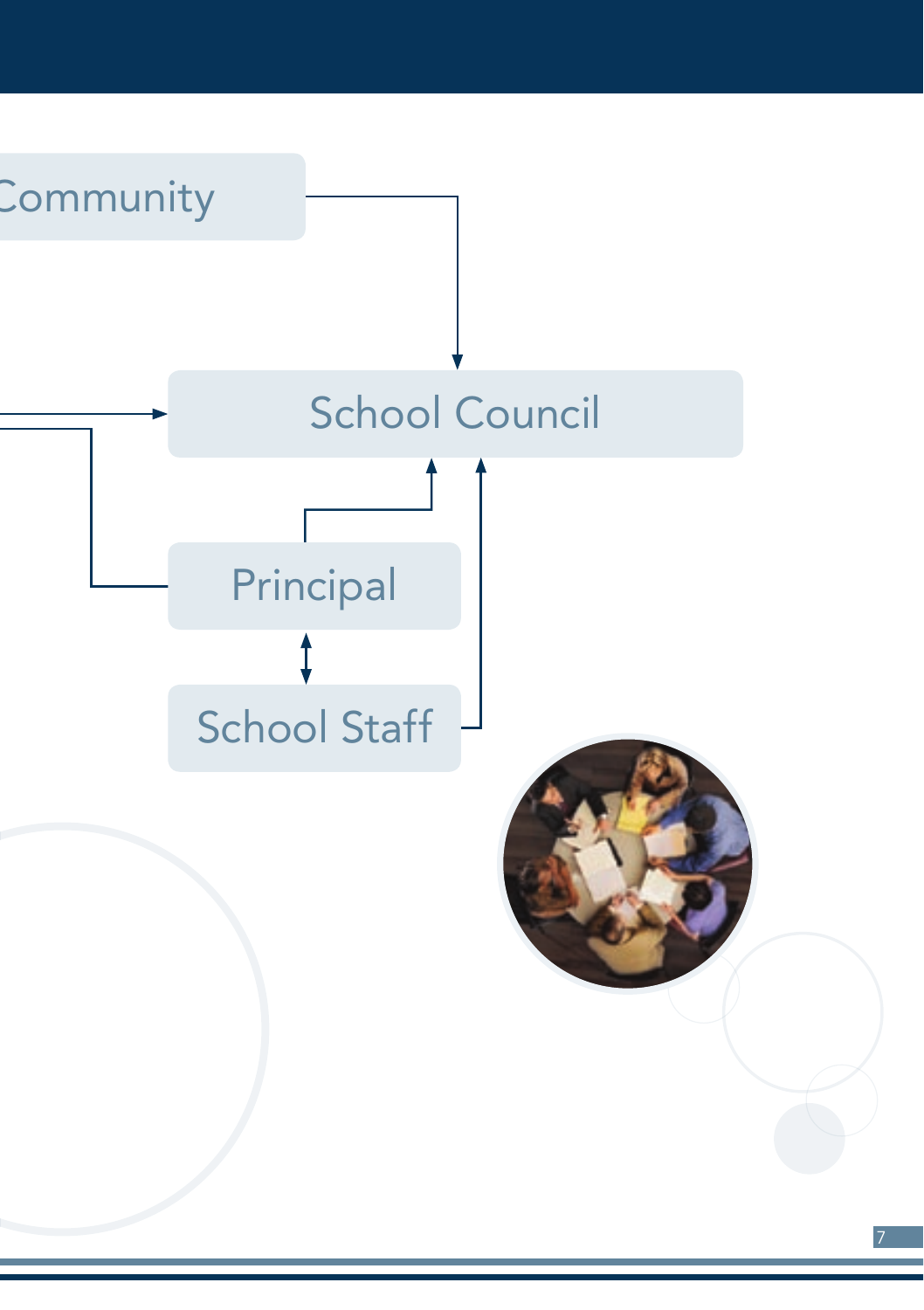### P&C Associations must:

- Hold an AGM once in each calendar year, within 4 months of the end of the P&C Association's financial year, ie usually the P&Cs financial year ends on 31st December, therefore the latest the P&C is able to hold its AGM is 30th April.
- Maintain adequate financial records, showing transactions and financial position.
- Present an audited financial report to the AGM. Copies must be given to the Principal and to WACSSO.
- Maintain a list of the names and addresses of the P&C Association's financial members and make this register available to members upon request.
- Keep a copy of the P&C Association's rules and make these rules available to any member who requests them.
- • Maintain a record of the names and addresses of office bearers and Executive committee members elected at the AGM and make this available to any member upon request. A copy of this information must also be given to the Principal of the school and WACSSO.
- Ensure the membership fee per person does not exceed \$1.00.
- Ensure all profits are only to be expended for the benefit of students attending government schools in WA.

To meet legal requirements look out for the 'obligations checklist' provided within the annually supplied P&C Welcome Pack, delivered to the school early each school year.

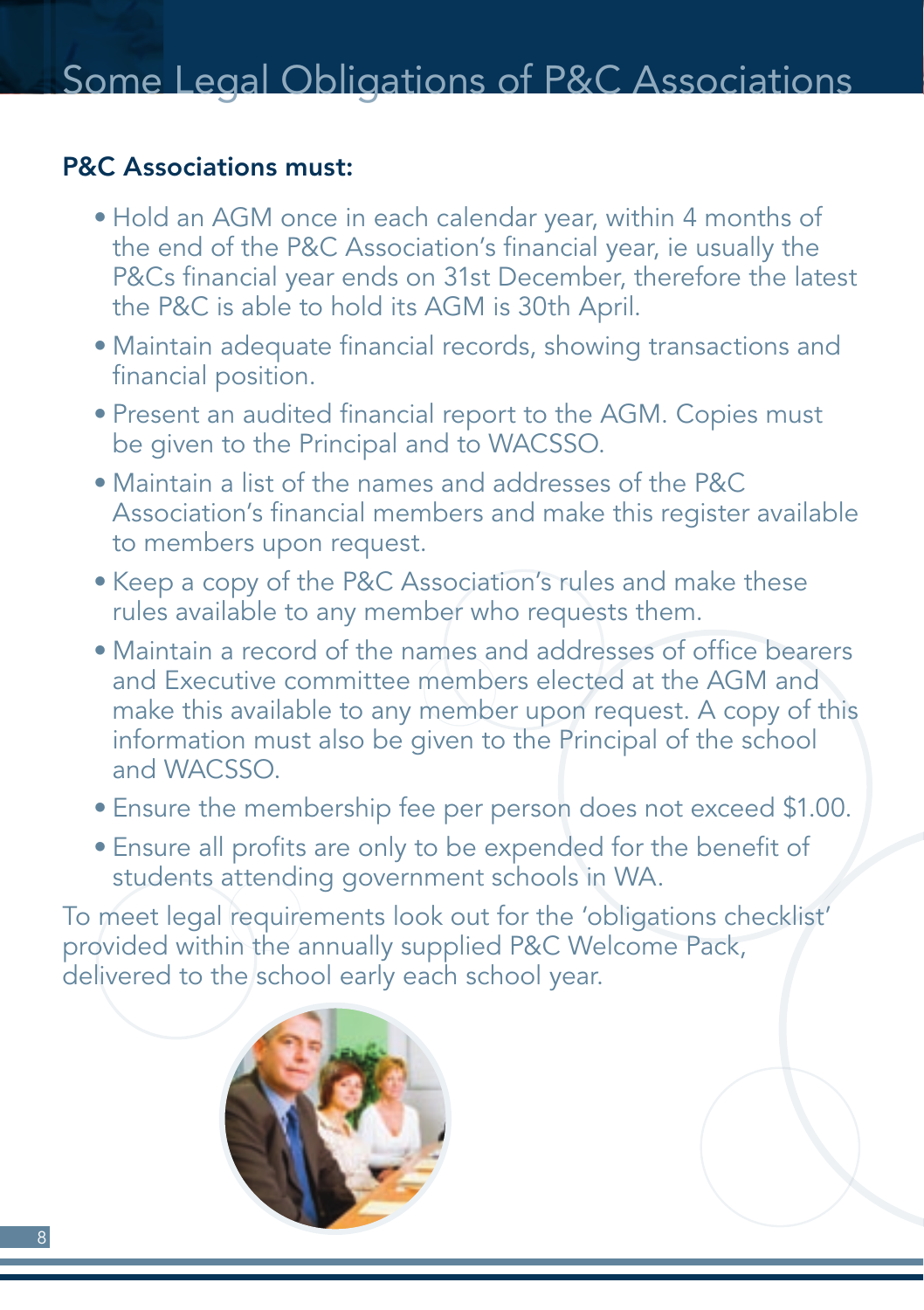#### General Meetings

This is the ordinary meeting of the P&C where normal business is discussed. These meetings are open to any member of the school community. However, non members may not speak unless the Chairperson has granted permission and they do not have voting rights. At least one meeting must be held per term with 7 days notice and a quorum of 10 financial members (>100 students) or 5 financial members (<=100 students). The minutes are adopted at the following meeting.

#### Executive Committee Meetings

This committee meets between General Meetings to discuss items of an urgent or ongoing nature, and/or to set the agenda for the General Meeting. Most P&C Associations find it unnecessary for the Executive to meet on a regular basis. Any member of the P&C is eligible to attend the Executive Committee meetings as an observer (with the permission of the Chair) however, only duly elected and ex officio members of the Executive are entitled to vote. Observers may request permission to speak. Minutes should be presented to the next P&C General Meeting for confirmation. 48 hours notice is required and the quorum is 5 members (>100 students) or 3 members (<=100 students) of the Executive Committee. Only members of the Executive Committee can present motions.

#### Sub Committee Meetings

These meetings are often more informal than General Meetings and should remain short and productive. The minutes or a report to the P&C Associations General Meeting should outline any decisions of the sub committee. These decisions may be overturned by a motion of the P&C. Rules are according to their Terms of Reference, a minimum of 48 hours notice of a meeting is required, and the quorum is more than 50% of the members of the committee.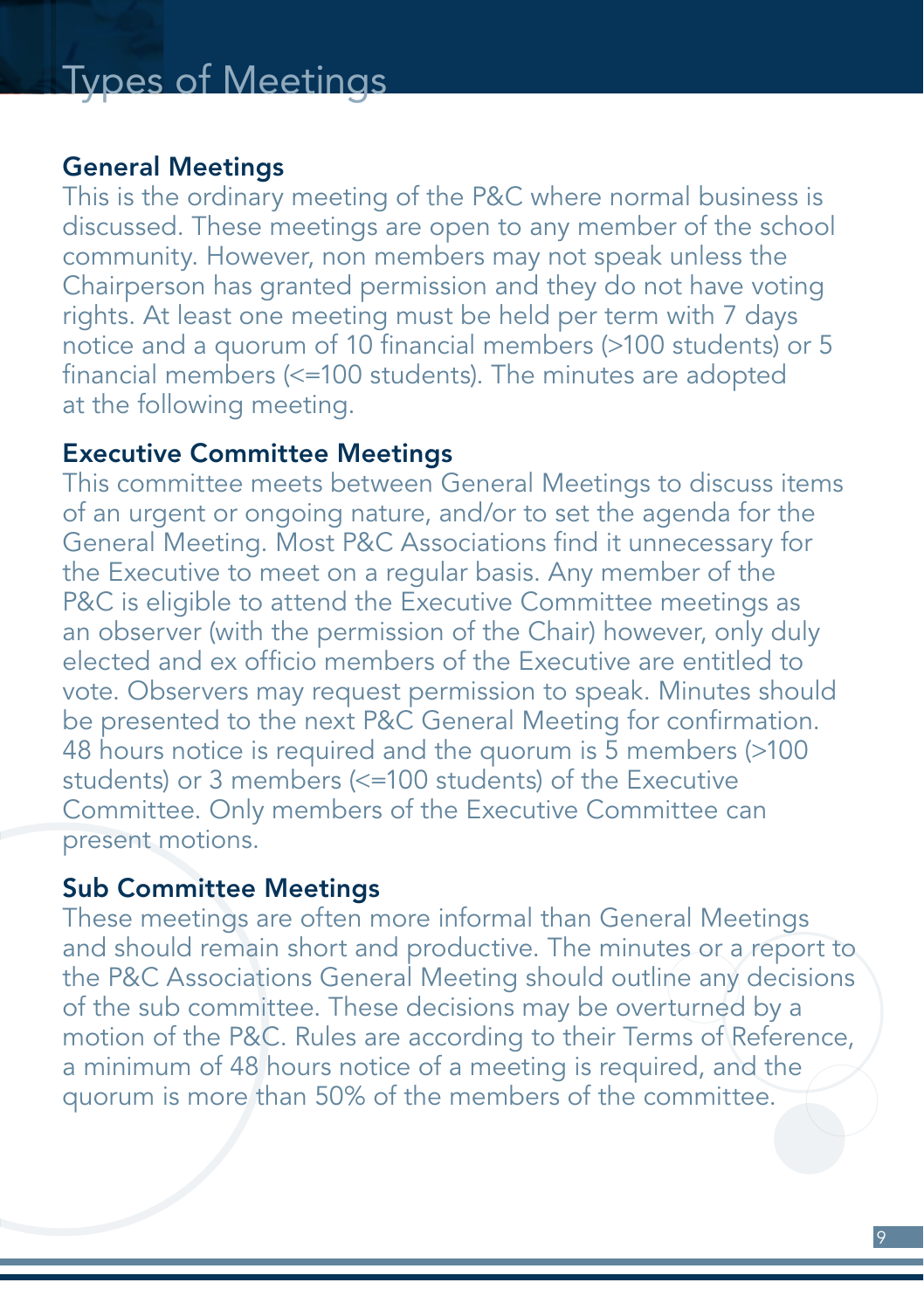#### Annual General Meetings

As the name suggests, held once per year and must be held within 4 months of the end of the P&C Association's financial year. Usually the end of the financial year for the P&C Association is December 31st. 7 days notice must be given to all members and it's best that the meeting be advertised. Notice can be given via the newsletter (you may attract new members) or by mail or email. This way you know ALL the members will have been given the appropriate notice.

The AGM is a General Meeting but with 2 extra annual functions. These are the election of the P&C Office Bearers and Executive Members and the presentation of the audited financial report.

It is customary for the President and the Conveners to present an annual report of their activities during the past year. General Business can be dealt with at an AGM but it's recommended that items already listed on the agenda be the only items discussed.

Minutes of the AGM should be confirmed at the next General Meeting of the P&C Association, thus confirming all resolutions passed at the AGM including the election of Office Bearers.

### Special General Meetings

These meetings are called in exceptional circumstances. They differ from General Meetings in that only the business of which notice has been given can be discussed. 7 days notice must be given and may be convened by the President, Honorary Secretary or 5 financial members of the P&C (requisition). If the meeting has been called by means of a requisition, then the Chairperson should invite one of the requisitioners to be the 'mover of the motion'. Minutes of the Special General Meeting are adopted at the next General Meeting. The quorum is the same as General Meetings.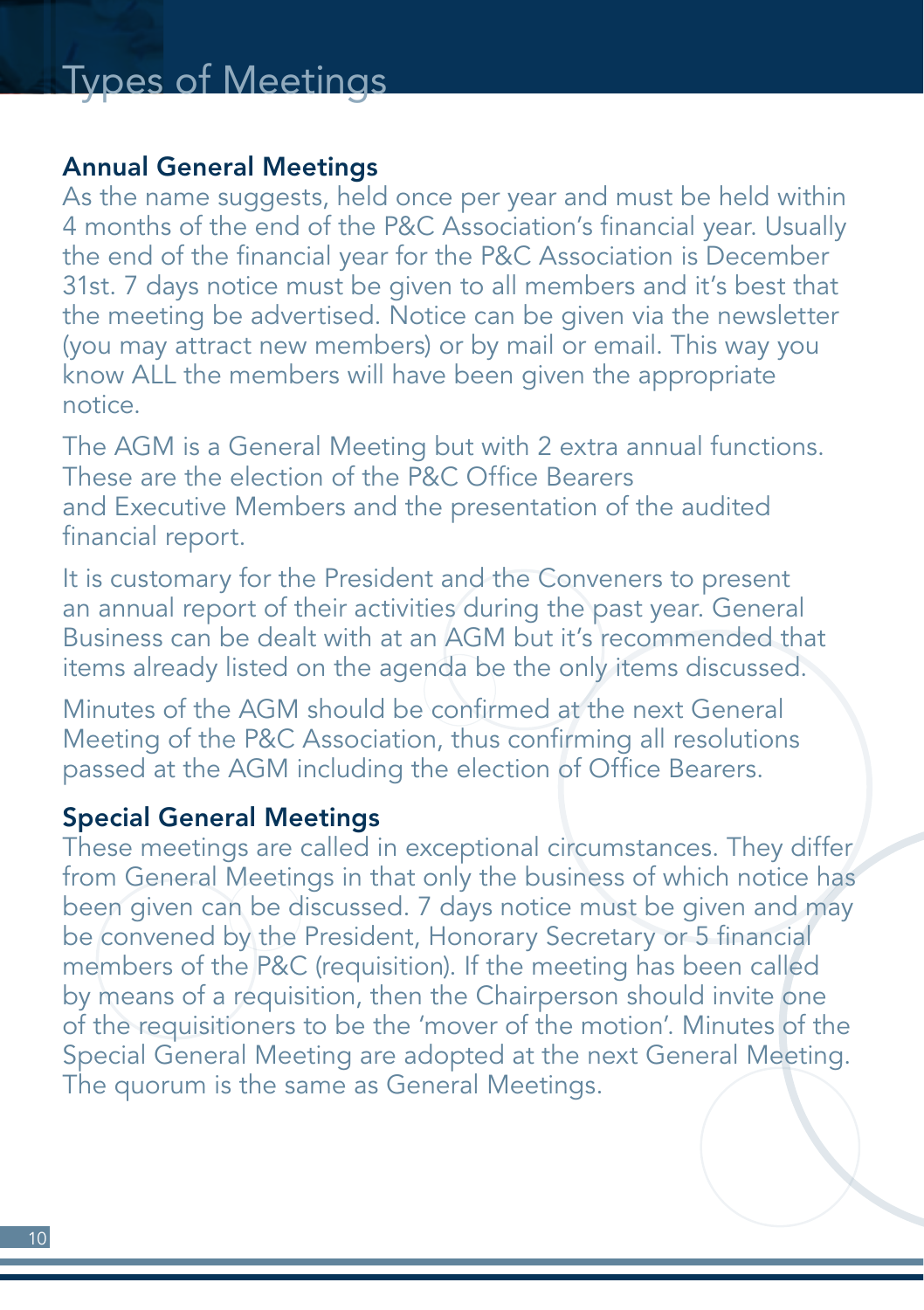WACSSO is the Western Australian Council of State School Organisations Inc and is:

- Recognised as the peak parent body representing parents of students in Government Schools;
- Non-party political and non-sectarian;
- Directed by policy determined by the majority of delegates attending each Annual Conference;
- Governed by a volunteer State Council, the members of which are elected by and from members of the affiliated P&C Associations from the WACSSO electorates that are closely aligned with the Education Districts in WA;
- Actively involved with Department of Education, Government and Non Government Committees;
- The network which link parents, P&C Associations, District Councils and WACSSO State Council;
- Situated in the Department of Education building in East Perth

Services provided include:

- A staffed office to assist affiliates with issues relating to P&C Associations.
- Free P&C training
- Public Liability and Volunteer Personal Accident Insurance
- • Publications, social networking includes
	- <sup>o</sup> P&C Voice, WACSSO eNews
	- <sup>o</sup> Facebook, Twitter, WACSSO blog
	- <sup>o</sup> President, Secretary, Treasurer and Media Guides
	- <sup>o</sup> Effective P&C, Effective School Council and Effective Meeting Guidelines Booklets
	- <sup>o</sup> P&C Employment Guide
	- <sup>o</sup> P&C Welcome Pack
	- <sup>o</sup> Brochures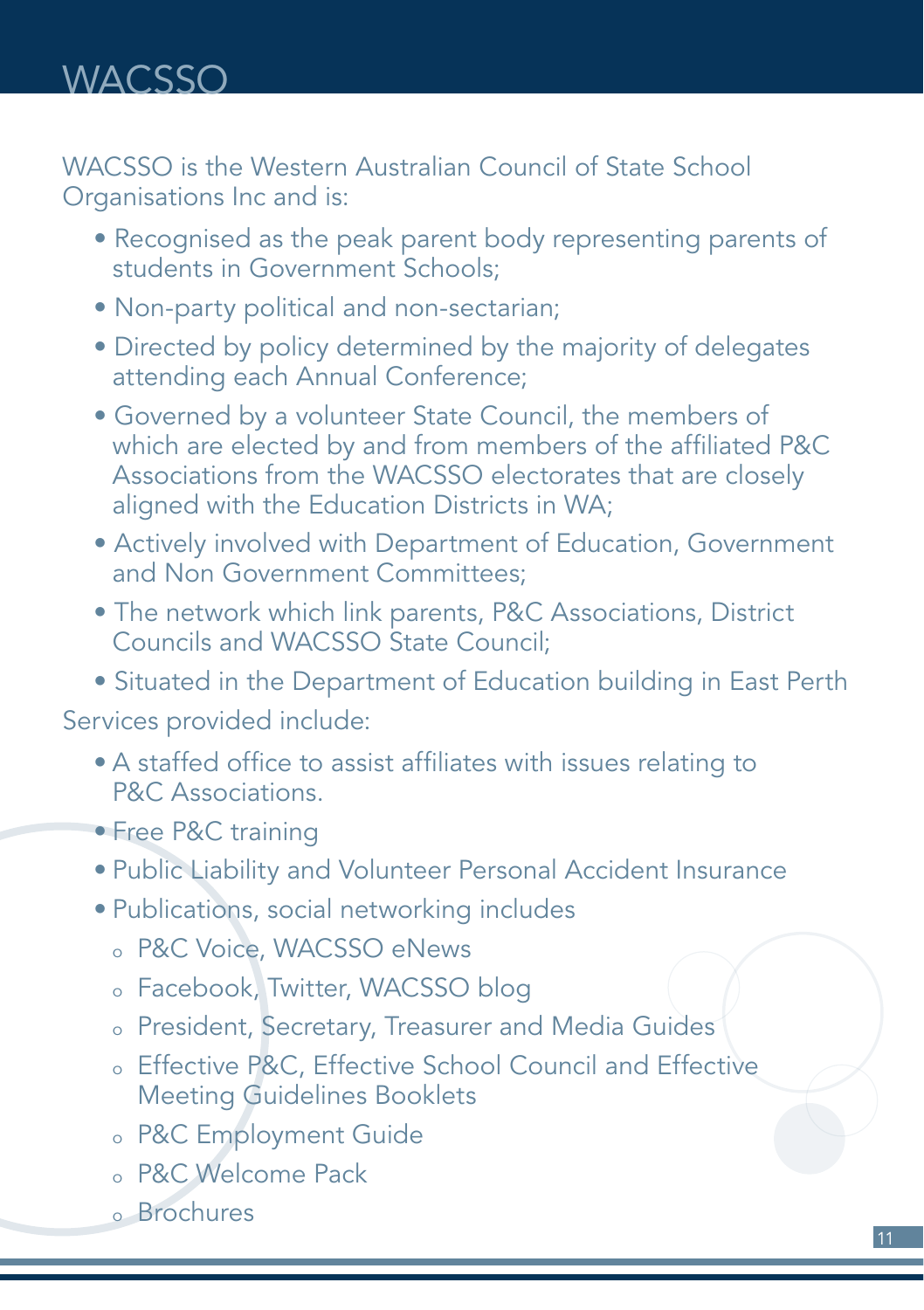# Standing Orders & Rules of Debate

The majority of P&C Associations have a discussion and then formulate a motion to be voted on – normally this is OK as long as a formal motion is then put and voted on. Using the formal rules, this should be done in reverse with a motion being put to the meeting first (Substantive Motion) followed by debate and then a vote.

A motion is just a formal proposal that an action be taken, that something previously done be approved or, that the meeting express an idea or opinion about something. No matter how relaxed the meeting may be, the Chairperson should always insist that decisions are made by way of a vote on a motion.

Motions always begin with the word 'that' and should be:

- clearly worded, so that everyone can understand them and therefore, cannot be misinterpreted;
- expressed in positive terms; and
- recorded in such a way that it is clear "who" is to do "what" and by "when". Where money is involved it is a good idea to specify a maximum cost.

 For example: That the Canteen Convenor purchase one apple slinky machine to the value of \$50.00 before 3rd July 2009 for use in the Anytown Primary School canteen.

The person who formally presents the idea to the meeting i.e., moves the motion, is the "mover". Before a motion can be discussed it also requires a "seconder", i.e. another person who agrees that the idea should be discussed. If the motion is not seconded, it lapses and is not discussed.

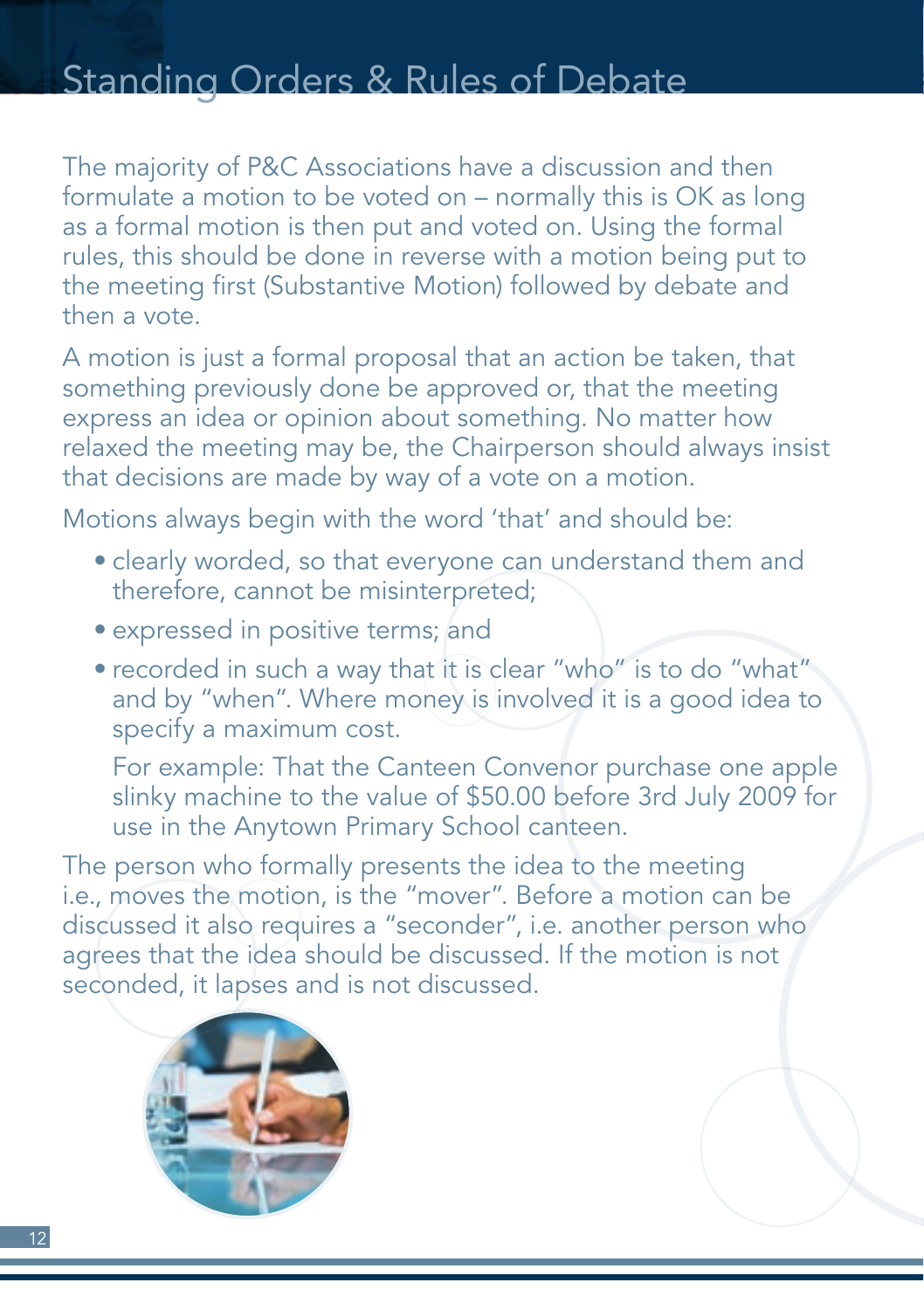Once the motion has been seconded, the mover then explains the reason for presenting it to the meeting and what it is hoped it will achieve. The mover has a 4 minute time limit to speak.

The meeting then debates the motion, members can speak for or against the motion with each speaker having a 2 minute limit. Speakers may only speak once and the Chairperson will normally ensure speakers take turns speaking for or against the motion, with no more than 2 'for' or 2 'against' in succession, When the debate is closed the mover has the 'right of reply' (2 minutes) giving them an opportunity to answer arguments brought up in the debate but the Chairperson must not allow them to introduce new arguments. The motion is read to the meeting again and members vote by a show of hands or by secret ballot. A simple majority of votes determines if the motion is carried, and if carried the motion becomes a resolution. All motions that are moved and seconded should appear in the minutes and shown as carried, lost or laying on the table.

When the rules of debate are observed debate is faster, fairer and more effective.

You can see formal rules of debate in operation when you attend WACSSO's Annual Conference. Details regarding conference are available by phoning WACSSO, visiting the website or keep an eye on the post for the information that is sent to your P&C. WACSSO contact details are on the back of this booklet.